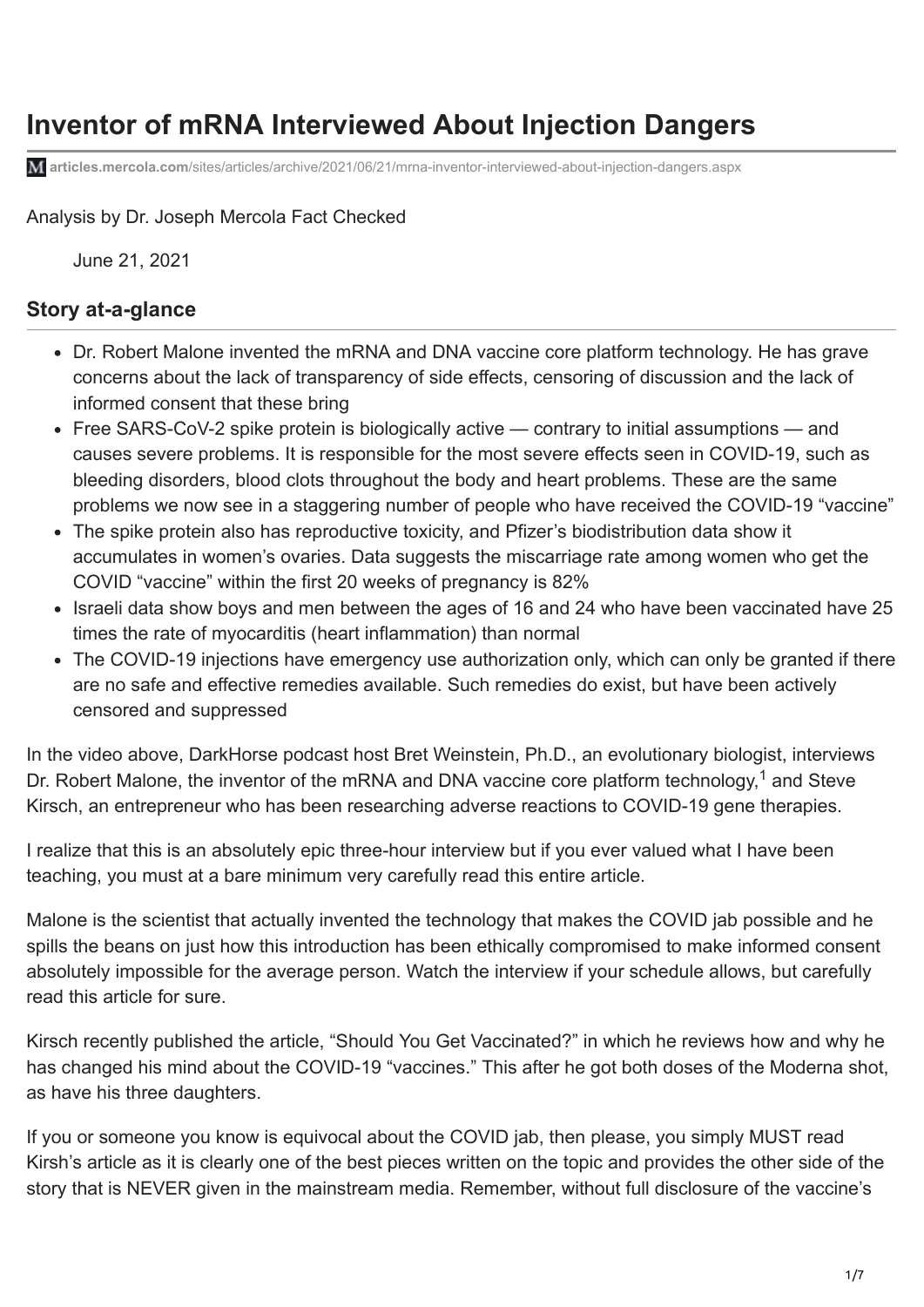risk, it is impossible to have informed consent.<sup>2</sup> If you read Kirsch's article, you will get, in great detail, the other side that the conventional media refuses to share. He writes:

*"I recently learned that these vaccines have likely killed over 25,800 Americans (which I confirmed 3 different ways) and disabled at least 1,000,000 more. And we're only halfway to the finish line. We need to PAUSE these vaccines NOW before more people are killed.*

*Based on what I now know about the miniscule vaccine benefits (approximately a 0.3% reduction in absolute risk), side effects (including death), current COVID rates, and the success rate of early treatment protocols, the answer I would give today to anyone asking me for advice as to whether to take any of the current vaccines would be, 'Just say NO.'*

*The current vaccines are particularly contraindicated if you have already been infected with COVID or are under age 20. For these people, I would say 'NO! NO! NO!'*

*In this article, I will explain what I have learned since I was vaccinated that totally changed my mind. You will learn how these vaccines work and the shortcuts that led to the mistakes that were made.*

*You will understand why there are so many side effects and why these are so varied and why they usually happen within 30 days of vaccination. You will understand why kids are having heart issues (for which there is no treatment), and temporarily losing their sight, and ability to talk. You will understand why as many as 3% may be severely disabled by the vaccine."*

### **The Spike Protein Is a Bioactive Cytotoxin**

As explained by Malone, many months ago he warned the U.S. Food and Drug Administration that the spike protein — which the COVID-19 "vaccines" instruct your cells to make — could be dangerous. The FDA dismissed his concerns, saying they did not believe the spike protein was biologically active. Besides, the vaccine makers specifically designed the injections so that the spike protein would stick and not float about freely.

[Well, they were wrong on both accounts. It's since been well-established that, indeed, the SARS-CoV-2](https://articles.mercola.com/sites/articles/archive/2021/05/25/spike-protein-coronavirus.aspx) spike protein gets free, and that it is biologically active and causes severe problems. It is responsible for the most severe effects seen in COVID-19, such as bleeding disorders, blood clots throughout the body and heart problems.

These are the same problems we now see in a staggering number of people having received one or two shots of COVID-19 "vaccine." For more in-depth information about how the spike protein causes these problems, please see my [interview with Stephanie Seneff, Ph.D., and Judy Mikovits, Ph.D](https://articles.mercola.com/sites/articles/archive/2021/06/13/covid-19-vaccines-causing-damage.aspx).

Using the word vaccine isn't really appropriate here, and I don't want to contribute to the misuse of that word. These injections are clearly not vaccines. They don't work like any previous conventional vaccines. As the actual inventor of the mRNA vaccines clearly says in the interview, [they are gene therapy.](https://articles.mercola.com/sites/articles/archive/2021/03/16/mrna-vaccine-gene-therapy.aspx) So, please understand that when I say vaccine or vaccination, I'm really talking about gene therapy.

## **Spike Protein Disseminates Throughout Your Body**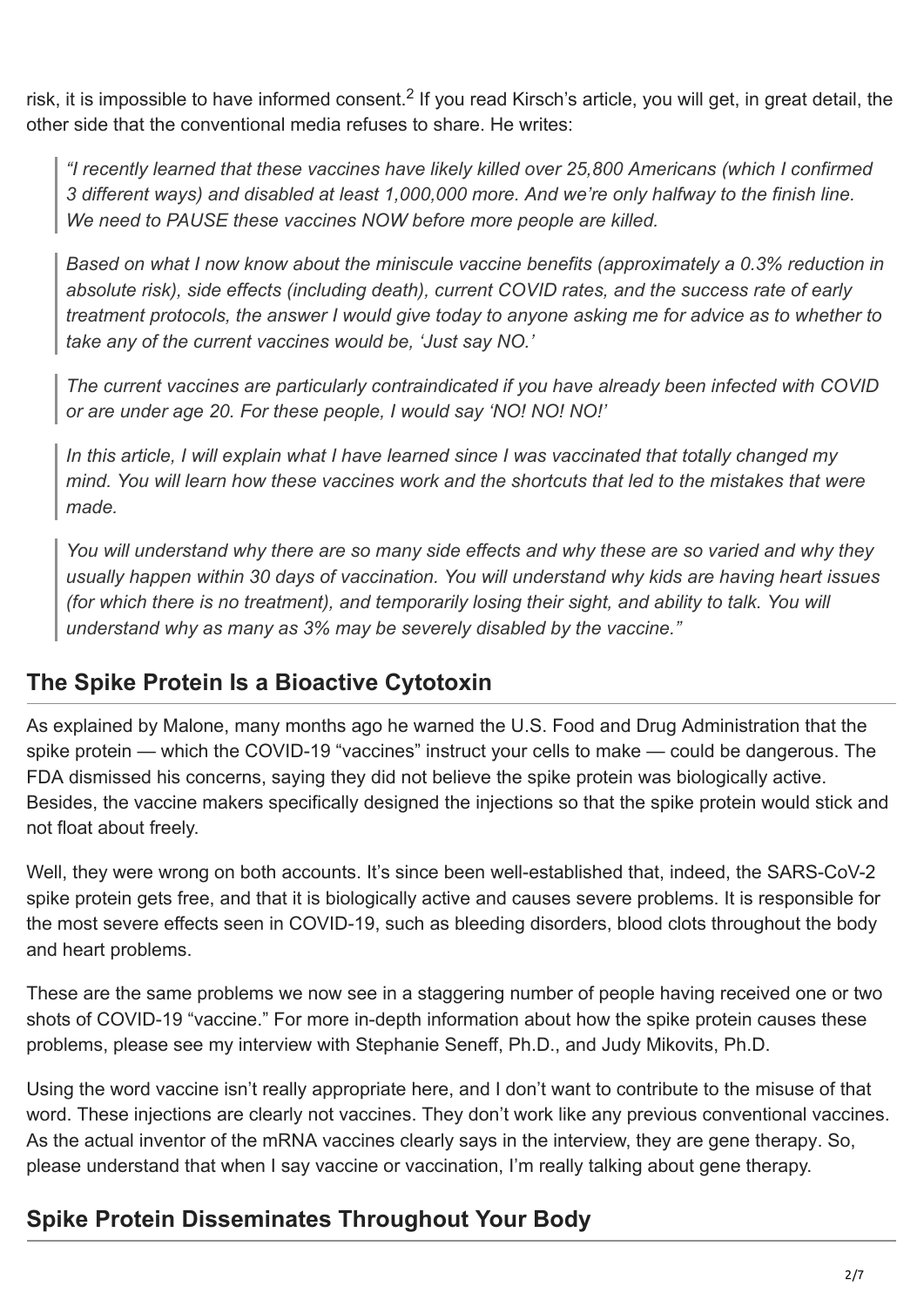In a recent interview<sup>3</sup> with Alex Pierson, Canadian immunologist and vaccine researcher Byram Bridle, Ph.D., discussed previously unseen research obtained from the Japanese regulatory agency through a freedom of information act request.

The study was a biodistribution study done by [Pfizer,](https://articles.mercola.com/sites/articles/archive/2021/01/29/pfizer-admits-vaccine-does-not-prevent-covid.aspx) which showed that the mRNA in the vaccine does not stay in and around the vaccination site but is widely distributed in the body, as is the spike protein.<sup>4</sup>

This is a serious problem, as the spike protein is a toxin shown to cause cardiovascular and neurological damage. Once in your blood circulation, the spike protein binds to platelet receptors and the cells that line your blood vessels. When that happens, it can cause platelets to clump together, resulting in blood clots, [and/or cause abnormal bleeding. I detailed these and other findings in "Researcher: 'We Made a Big](https://articles.mercola.com/sites/articles/archive/2021/06/14/covid-19-vaccine-mistake.aspx) Mistake' on COVID-19 Vaccine."

### **Dangerous Corners Were Cut**

The spike protein also has reproductive toxicity, and Pfizer's biodistribution data show it accumulates in women's ovaries. Kirsch cites data suggesting the miscarriage rate among women who get the COVID "vaccine" within the first 20 weeks of pregnancy is 82%.<sup>5</sup> The normal rate is 10%, so this is no minor uptick. Kirsch writes:<sup>6</sup>

*"It is baffling that the CDC says the vaccine is safe for pregnant women when it is so clear that this is not the case. For example, one our family friends is a victim of this. She miscarried at 25 weeks … She had her first shot 7 weeks ago, and her second shot 4 weeks ago.*

*The baby had severe bleeding of the brain and other disfigurements. Her gynecologist had never seen anything like that before in her life. They called in a specialist who said it was probably a genetic defect (because everyone buys into the narrative that the vaccine is safe it is always ruled out as a possible cause).*

*No VAERS report. No CDC report. Yet the doctors I've talked to say that it is over 99% certain it was the vaccine. The family doesn't want an autopsy for fear that their daughter will find out it was the vaccine. This is a perfect example of how these horrible side effects just never get reported anywhere."*

Disturbingly, the Pfizer biodistribution data package reveals that corners were cut in the interest of speed, and one of the research facets that were skipped was reproductive toxicology. Yet, despite the lack of an initial reproductive toxicology investigation and a rapidly growing number of reports of miscarriages (which is likely to be a significant undercount), the Centers for Disease Control and Prevention is still urging pregnant women to get vaccinated. Why is that?

### **Is There Purposeful Suppression of VAERS Data?**

What's more, as discussed in the interview, there's evidence that data in the Vaccine Adverse Event Reporting System (VAERS) is being manipulated as reports that were filed are now missing. Why were they removed? And without the filers' consent?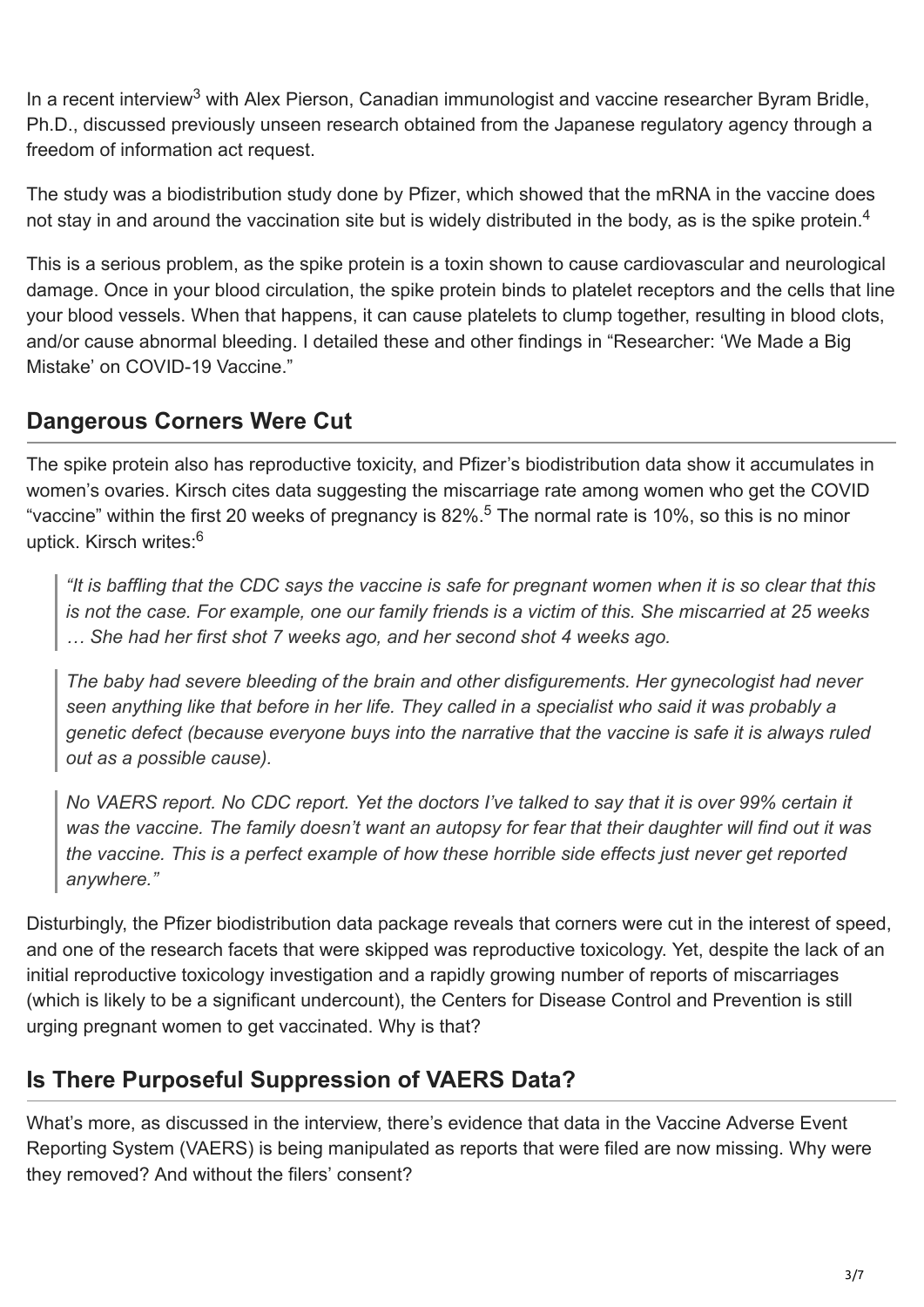Israeli data show boys and men between the ages of 16 and 24 who have been vaccinated have 25 times the rate of myocarditis (heart inflammation) than normal.

Even with that manipulation, the number of deaths reported post-vaccination against COVID-19 is beyond anything we've ever seen. According to Kirsch, the rate of death from COVID-19 shots exceeds that of more than 70 vaccines combined over the past 30 years, and it's about 500 times deadlier than the seasonal flu vaccine,<sup>7</sup> which historically has been the most hazardous.

Other serious effects are also off the charts. For example, Israeli data show boys and men between the ages of 16 and 24 who have been vaccinated have 25 times the rate of myocarditis (heart inflammation) than normal.<sup>8</sup> Additionally, many young people are actually dying as a result of this myocarditis.<sup>9</sup>

Malone points out that, in re-reading the most current version of the Emergency Use Authorization (EUA) that governs these COVID shots, he discovered that the FDA opted not to require stringent postvaccination data collection and evaluation, even though they had the latitude to do so.

As noted by Weinstein, this is yet another anomaly that needs an answer. Why did they opt for such lax data capture, because without it, there's no way of evaluating the safety of these products. You cannot identify the danger signals if you don't have a process for capturing effects data and evaluating all of it.

*"The whole logic of EUA is you're basically substituting real-time capture of key information for prospective capture of key information,"* Malone explains. *"But to do that, you've got to get the information and it has to be rigorous."*

### **Other Anomalies**

Furthermore, as noted by Weinstein, if you release a vaccine under emergency use — because you say there's an unprecedented health emergency and there are no other options, therefore it's worth taking a larger than normal risk — then you still would not give it to people who are at no or low risk of the disease in question.

This would include children, teens and healthy individuals under the age of 40, at bare minimum. Children appear naturally immune against COVID-19<sup>10</sup> and have been shown to not be disease vectors, <sup>11</sup> and people under 40 have an infection fatality ratio of just 0.01%.<sup>12</sup> That means their chances of survival is 99.99%, which is about as good as it gets.

Pregnant women would also be excluded as they are a high-risk category for any experimentation, and anyone who has recovered from COVID would be excluded as they now have natural immunity and have no need for a vaccine whatsoever. In fact, a recent Cleveland Clinic study<sup>13,14</sup> found people who had tested positive for SARS-CoV-2 at least 42 days prior to vaccination reaped no additional benefit from the jabs.

Yet all of these incredibly low-risk groups are urged and even inappropriately incentivized to get vaccinated, and this too is anomalous behavior. Part of the risk-benefit analysis is not only the risk of serious outcomes and death from the disease, but also the availability of alternative treatments, and here we have the third massive anomaly.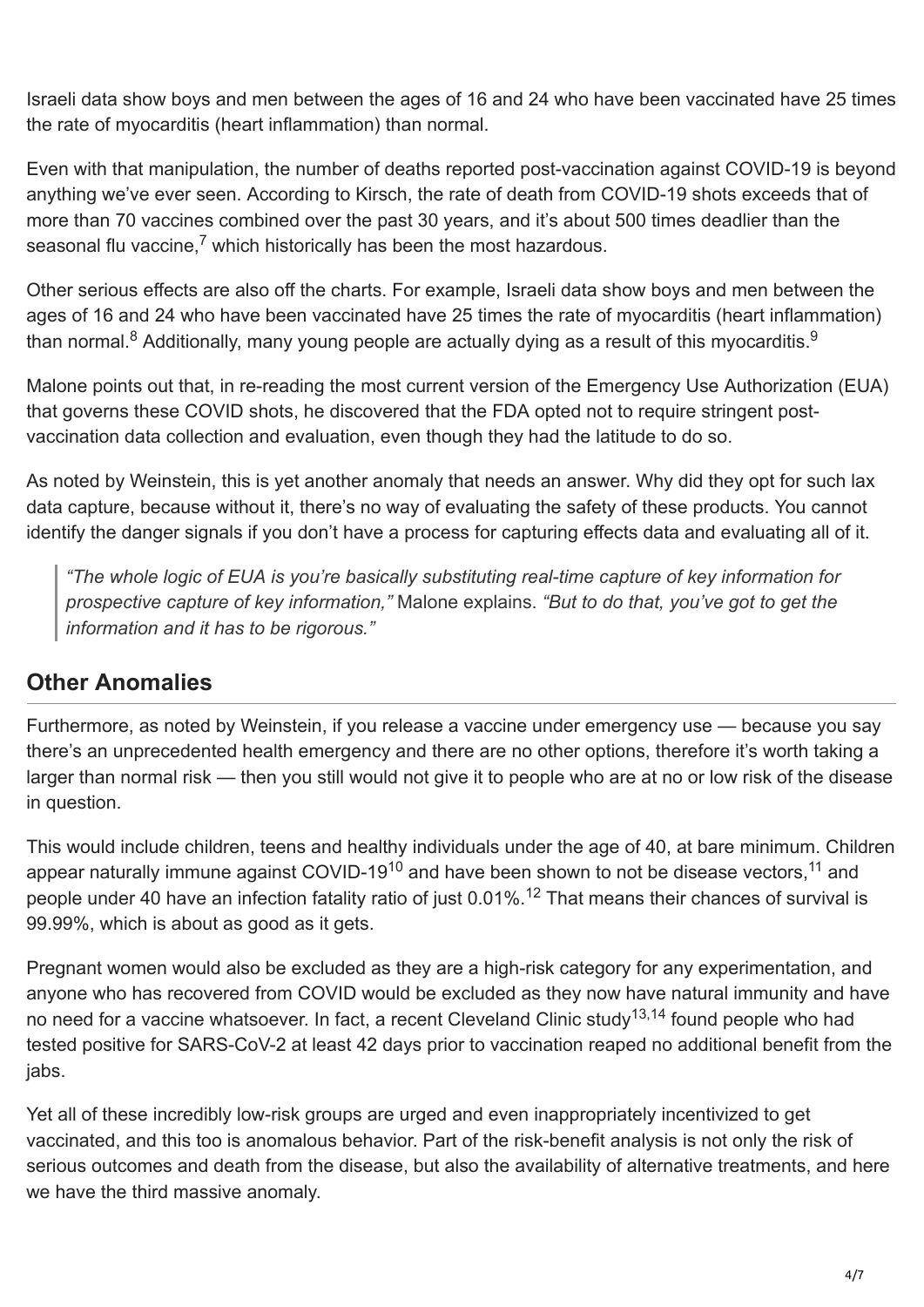We've seen a clear suppression of information showing that there are not just one but several effective remedies that could reduce the risk of COVID-19 to a number of cohorts down to virtually zero. Examples include [hydroxychloroquine](https://articles.mercola.com/sites/articles/archive/2020/07/15/hydroxychloroquine-for-coronavirus.aspx) and [ivermectin,](https://articles.mercola.com/sites/articles/archive/2021/05/21/ivermectin-for-covid-19.aspx) both of which have been safely used for decades in many millions of people around the world.

The precautionary principle dictates that as long as a drug or treatment strategy doesn't do harm, even if the positive effect may be small, it should be used until better data or better treatments becomes available. This is the logic they used with masks (even though the data overwhelmingly showed no statistical benefit and there are a number of potential harms).

But when it comes to hydroxychloroquine and ivermectin, they suppressed the use of these drugs even though they are extremely safe when used in the appropriate doses and have been shown to work really well in many dozens of studies. As noted by Kirsch in his article:<sup>15</sup>

*"Repurposed drugs [such as hydroxychloroquine and ivermectin] are safer and more effective than the current vaccines. In general, early treatment with an effective protocol reduces your risk of dying by more than 100X so instead of 600,000 deaths, we'd have fewer than 6,000 deaths. NOTE: The vaccine has already killed over 6,000 people and that's from the vaccine alone (and doesn't count any breakthrough deaths)."*

Doctors are also being muzzled and their warnings suppressed and censored. Dr. Charles Hoffe has administered Moderna's COVID-19 "vaccine" to 900 of his patients. Three are now permanently disabled and one has died. After writing an open letter to Dr. Bonnie Henry, the provincial health officer for British Columbia, in which he stated that he's "been quite alarmed at the high rate of serious side-effects from this novel treatment,"<sup>16</sup> his hospital privileges were yanked.

### **Bioethics Laws Are Clearly Being Broken**

In a May 30, 2021, essay,<sup>17</sup> Malone reviewed the importance of informed consent, rightly concluding that censorship makes it so that informed consent simply cannot be given. Informed consent isn't just a nice idea or an ideal. It is the law, both nationally and internationally. The current vaccine push also violates bioethical principles in general.

*"By way of background, please understand that I am a vaccine specialist and advocate, as well as the original inventor of the mRNA vaccine (and DNA vaccine) core platform technology. But I also have extensive training in bioethics from the University of Maryland, Walter Reed Army Institute of Research, and Harvard Medical School, and advanced clinical development and regulatory affairs are core competencies for me,"* Malone writes.

*"Why is it necessary to suppress discussion and full disclosure of information concerning mRNA reactogenicity and safety risks? Let's analyze the vaccine-related adverse event data rigorously. Is there information or patterns that can be found, such as the recent finding of the cardiomyopathy signals, or the latent virus reactivation signals?*

*We should be enlisting the best biostatistics and machine learning experts to examine these data, and the results should — no must — be made available to the public promptly. Please follow along and take a moment to examine the underlying bioethics of this situation with me …*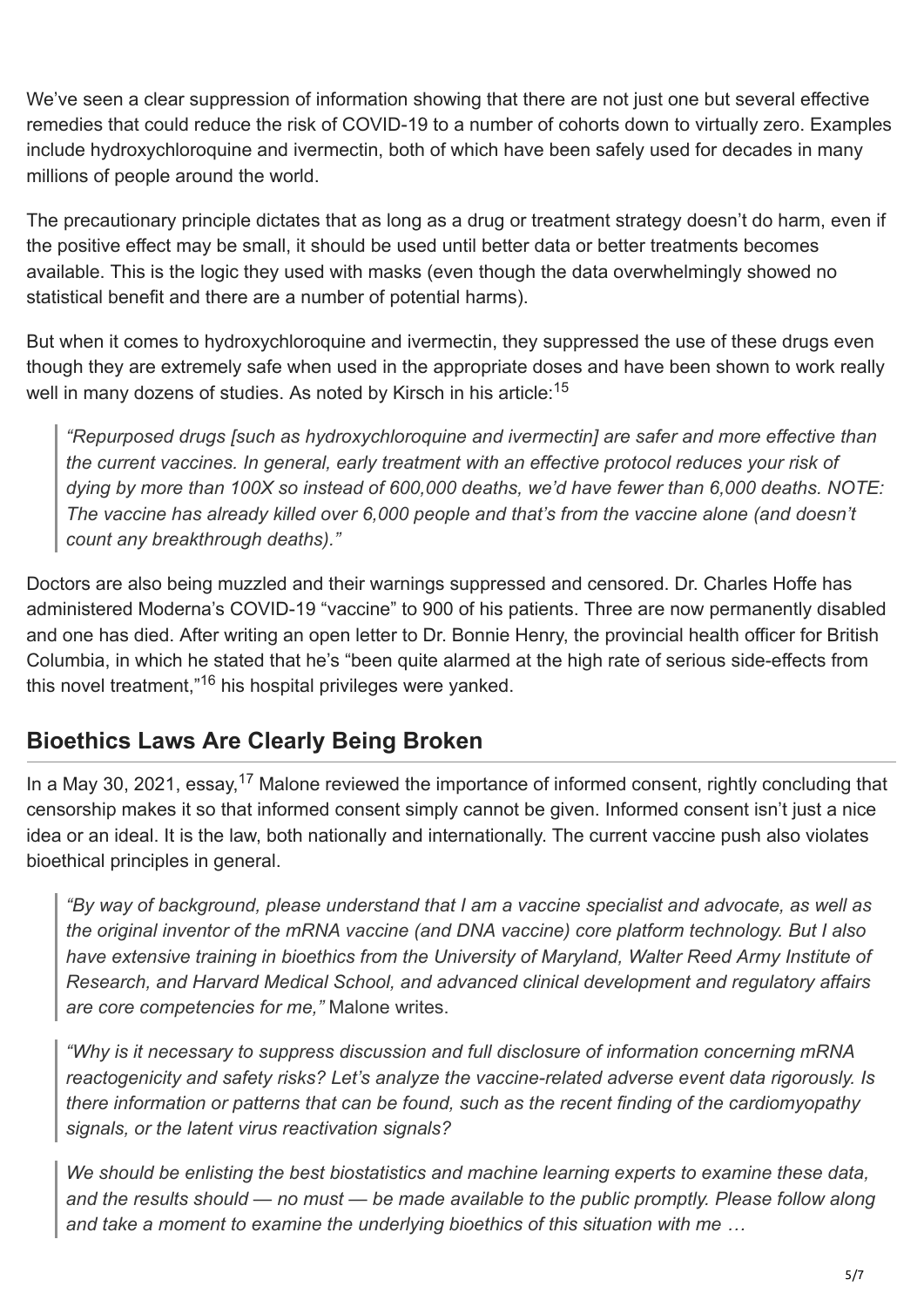*The suppression of information, discussion, and outright censorship concerning these current COVID vaccines which are based on gene therapy technologies cast a bad light on the entire vaccine enterprise. It is my opinion that the adult public can handle information and open discussion. Furthermore, we must fully disclose any and all risks associated with these experimental research products.*

*In this context, the adult public are basically research subjects that are not being required to sign informed consent due to EUA waiver. But that does not mean that they do not deserve the full disclosure of risks that one would normally require in an informed consent document for a clinical trial.*

*And now some national authorities are calling on the deployment of EUA vaccines to adolescents and the young, which by definition are not able to directly provide informed consent to participate in clinical research — written or otherwise.*

*The key point here is that what is being done by suppressing open disclosure and debate concerning the profile of adverse events associated with these vaccines violates fundamental bioethical principles for clinical research. This goes back to the Geneva convention and the Helsinki declaration. There must be informed consent for experimentation on human subjects." 18*

Experimentation without proper informed consent also violates the Nuremberg Code,<sup>19</sup> which spells out a set of research ethics principles for human experimentation. This set of principles were developed to ensure the medical horrors discovered during the Nuremberg trials at the end of World War II would never take place again.

### **Lines Have Been Crossed That Must Never Be Crossed**

In the U.S., we also have the Belmont report,<sup>20</sup> cited in Malone's essay, which spells out the ethical principles and guidelines for the protection of human subjects of research, covered under the U.S. Code of Federal Regulations 45 CFR 46 (subpart A). The Belmont report describes informed consent as follows:

*"Respect for persons requires that subjects, to the degree that they are capable, be given the opportunity to choose what shall or shall not happen to them. This opportunity is provided when adequate standards for informed consent are satisfied.*

*While the importance of informed consent is unquestioned, controversy prevails over the nature and possibility of an informed consent. Nonetheless, there is widespread agreement that the consent process can be analyzed as containing three elements: information, comprehension and voluntariness."*

Americans, indeed the people of the whole earth, are being prevented from freely accessing and sharing information about these gene therapies. Worse, we are misled by fact checkers and Big Tech platforms that ban or put misinformation labels on anyone and anything discussing them in a critical or questioning way. The same censorship also prevents comprehension of risk.